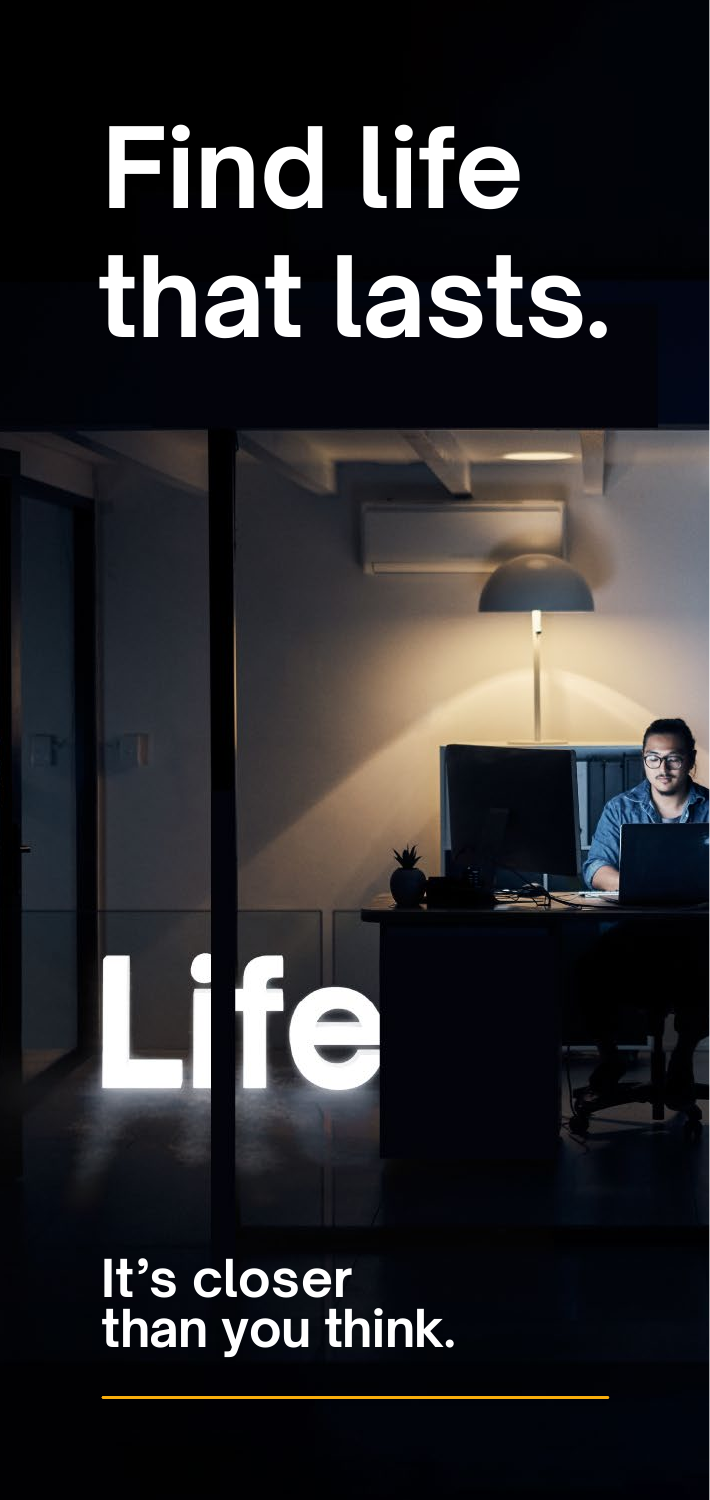"That which was from the beginning, which we have heard, which we have seen with our eyes, which we have looked at and our hands have touched – this we proclaim concerning the Word of life."

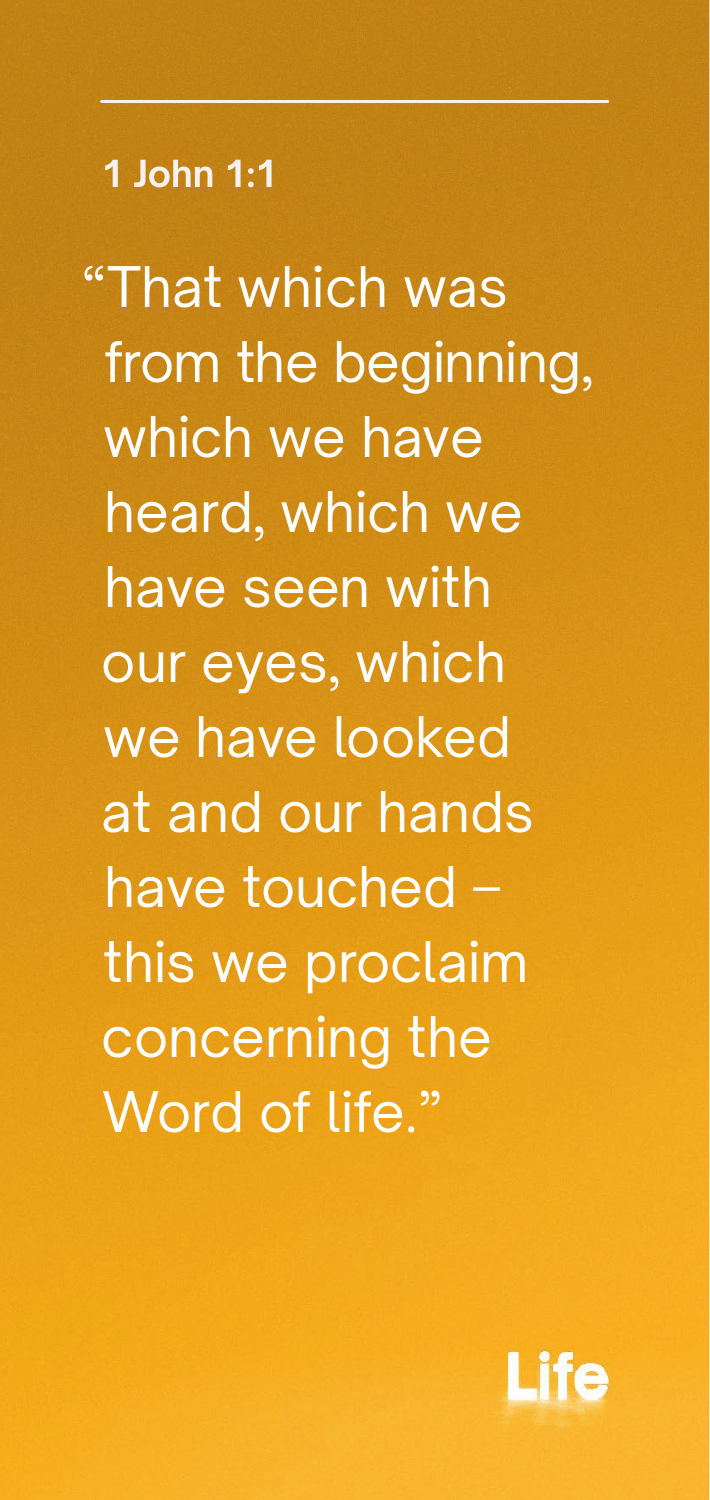What we're reading here was written by a man called John more than 1,900 years ago.

John introduces us to someone he calls **the Word of life.**

- He was there 'from the beginning'. In other words, the Word of life existed before time itself.
- This is someone John has also seen, heard and touched. He has known Him in person.

**Interested?** 

**John has more to say about this Word of life.**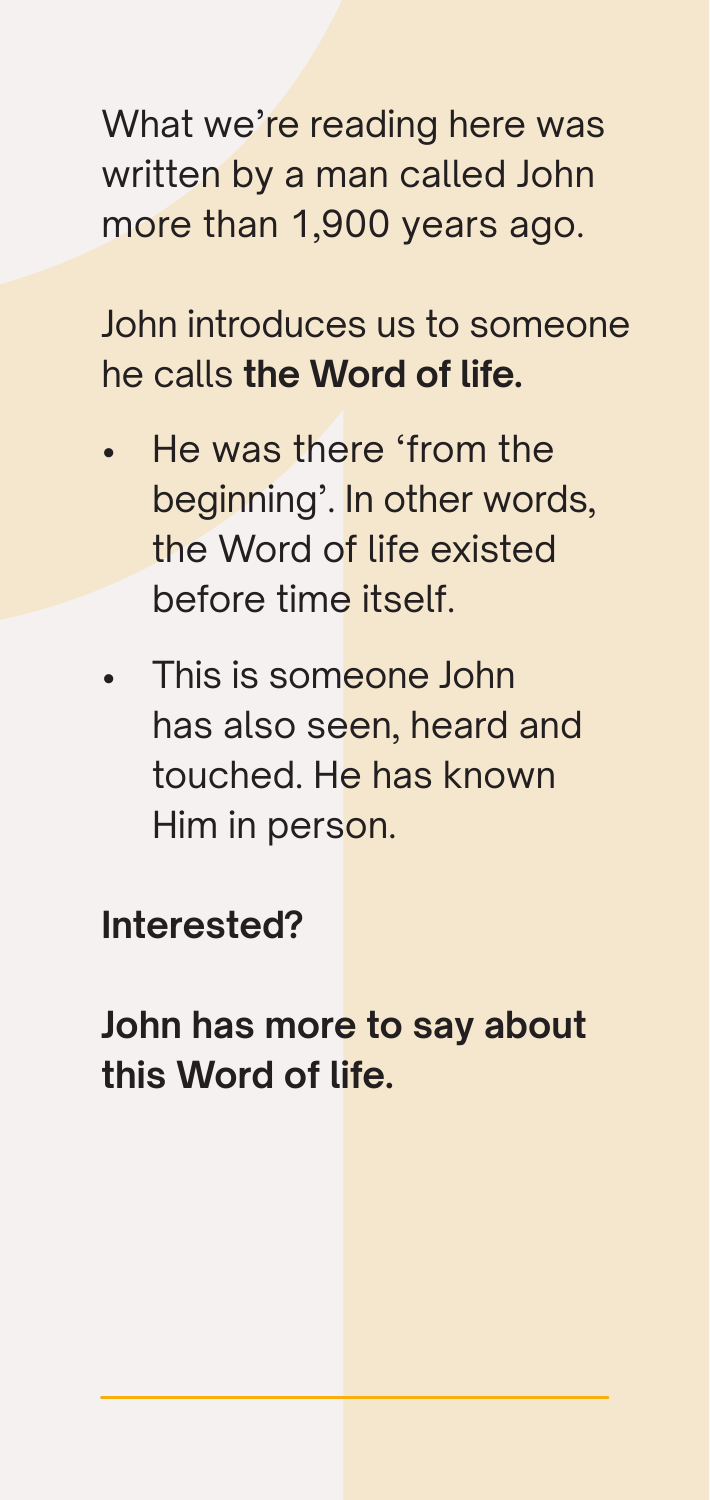"The life appeared; we have seen it and testify to it, and we proclaim to you the eternal life, which was with the Father and has appeared to us."

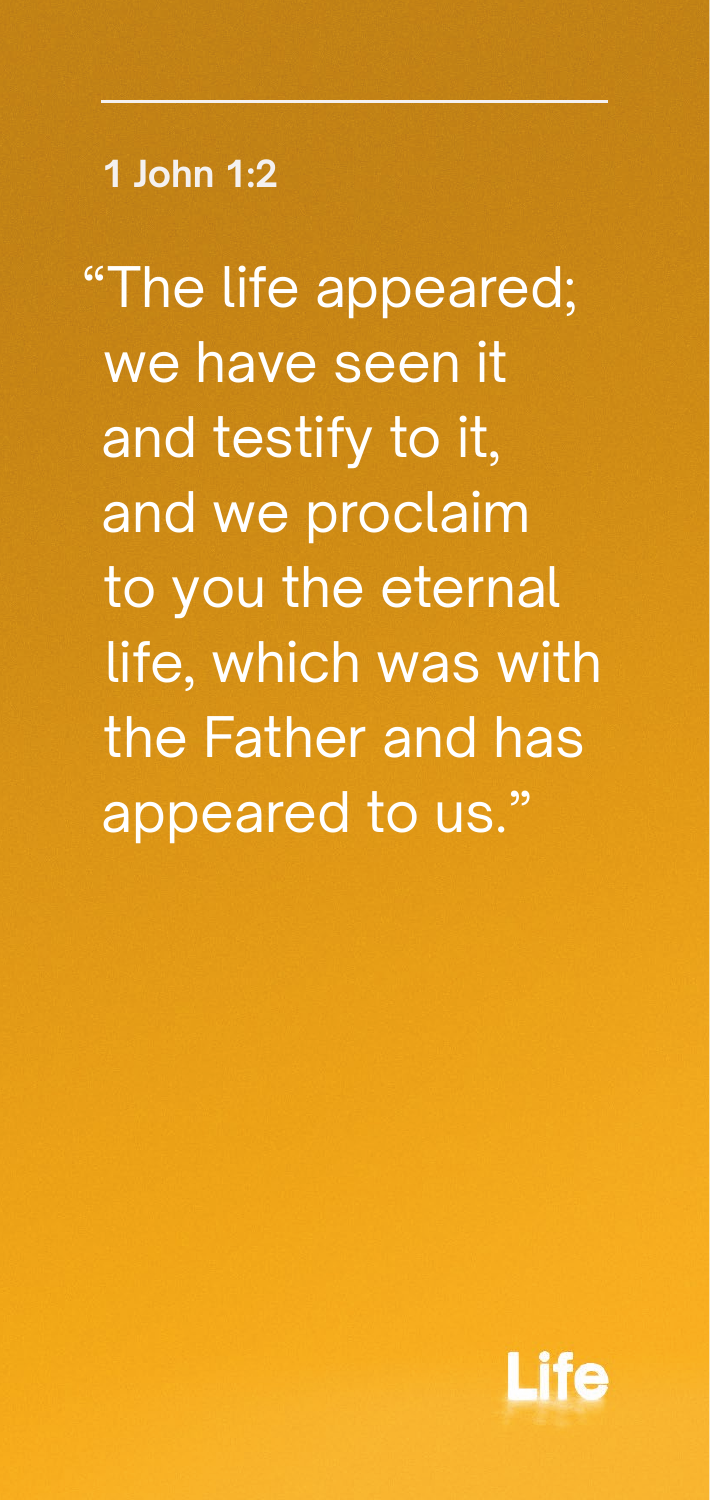What does John tell us about the Word of life?

- He appeared, He came to earth. The one who is eternal had an address, a job and friends. He knew hunger, grief and joy, just like all of us.
- But He also had a great mission. He came to offer eternal life.

We all know life is short: we're doing well if we reach our 80s. But John is telling us about the possibility of eternal life, life that starts now and never ends.

#### **But what does eternal life actually mean?**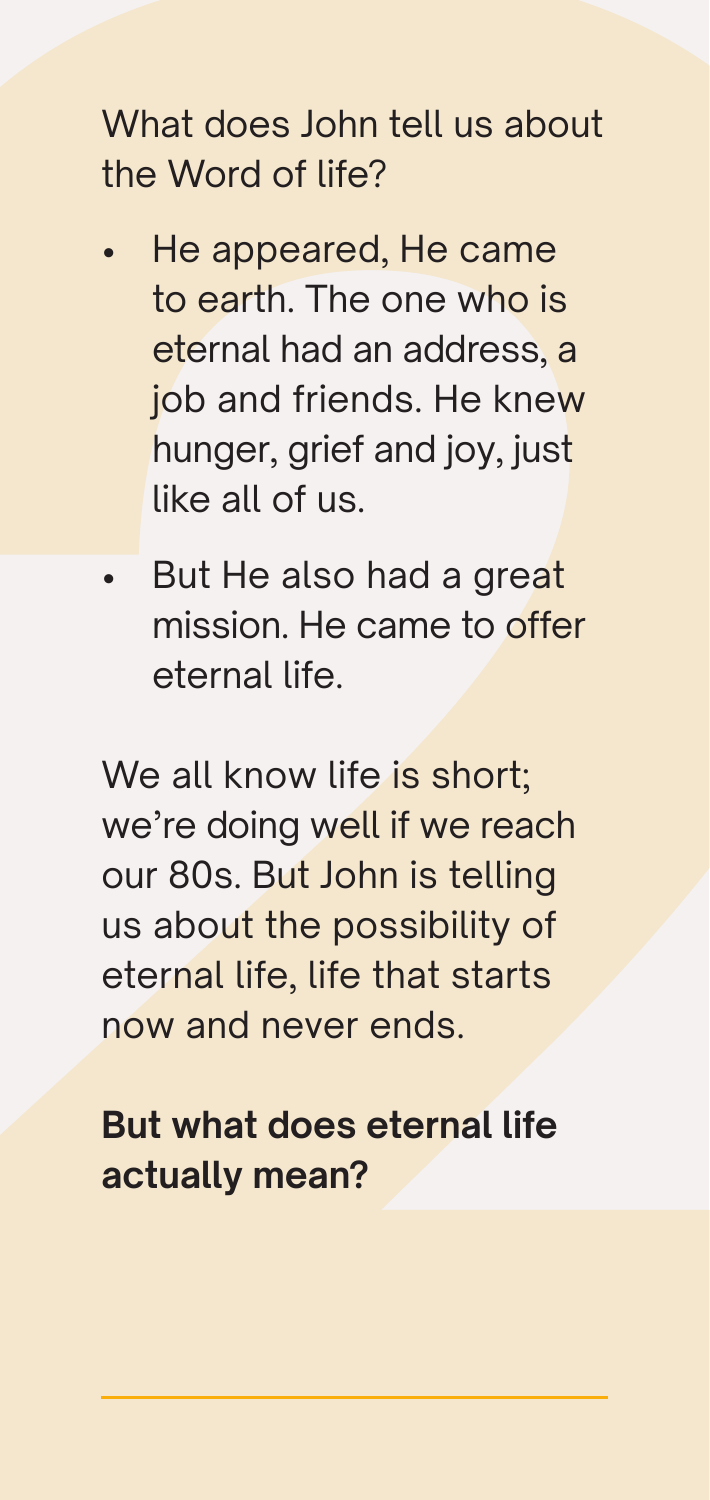"We proclaim to you what we have seen and heard, so that you also may have fellowship with us. And our fellowship is with the Father and with his Son, Jesus Christ."

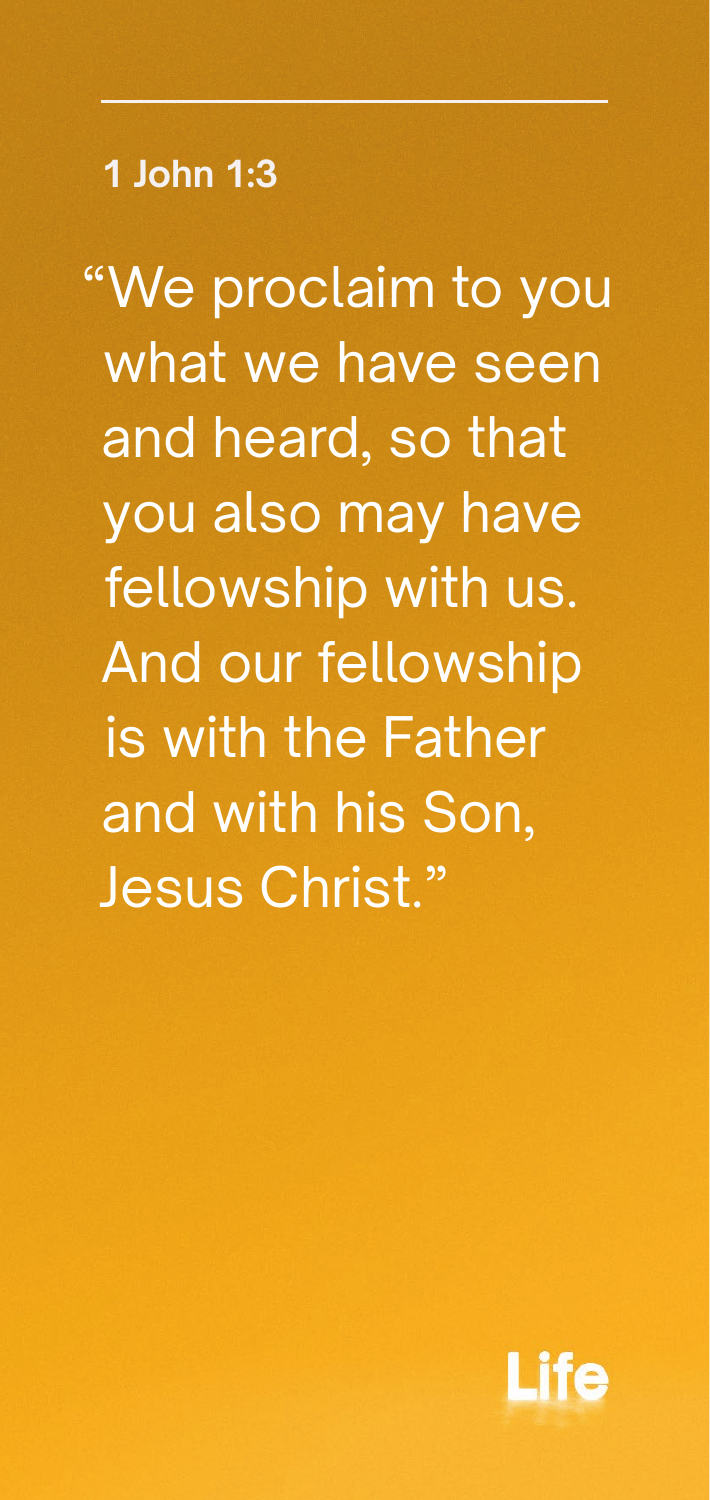How does John describe this eternal life that Jesus offers?

• He calls it fellowship - in other words, a real and personal friendship, with God the Father and His Son, Jesus Christ

How is that possible?

Deep down we probably know that we don't deserve to be friends with God. None of us are the people we ought to be.

But Jesus, the Word of life, came to earth, died on the cross and was raised from the dead. He did this to forgive all the ways we've rejected God and hurt other people, if we turn to Him. This is what makes the offer of relationship with God possible.

Elsewhere, the same John wrote this:

*"For God so loved the world that he gave his one and only Son, that whoever believes in him shall not perish but have eternal life. For God did not send his Son into the world to condemn the world, but to save the world through him."*

#### **John 3:16-17**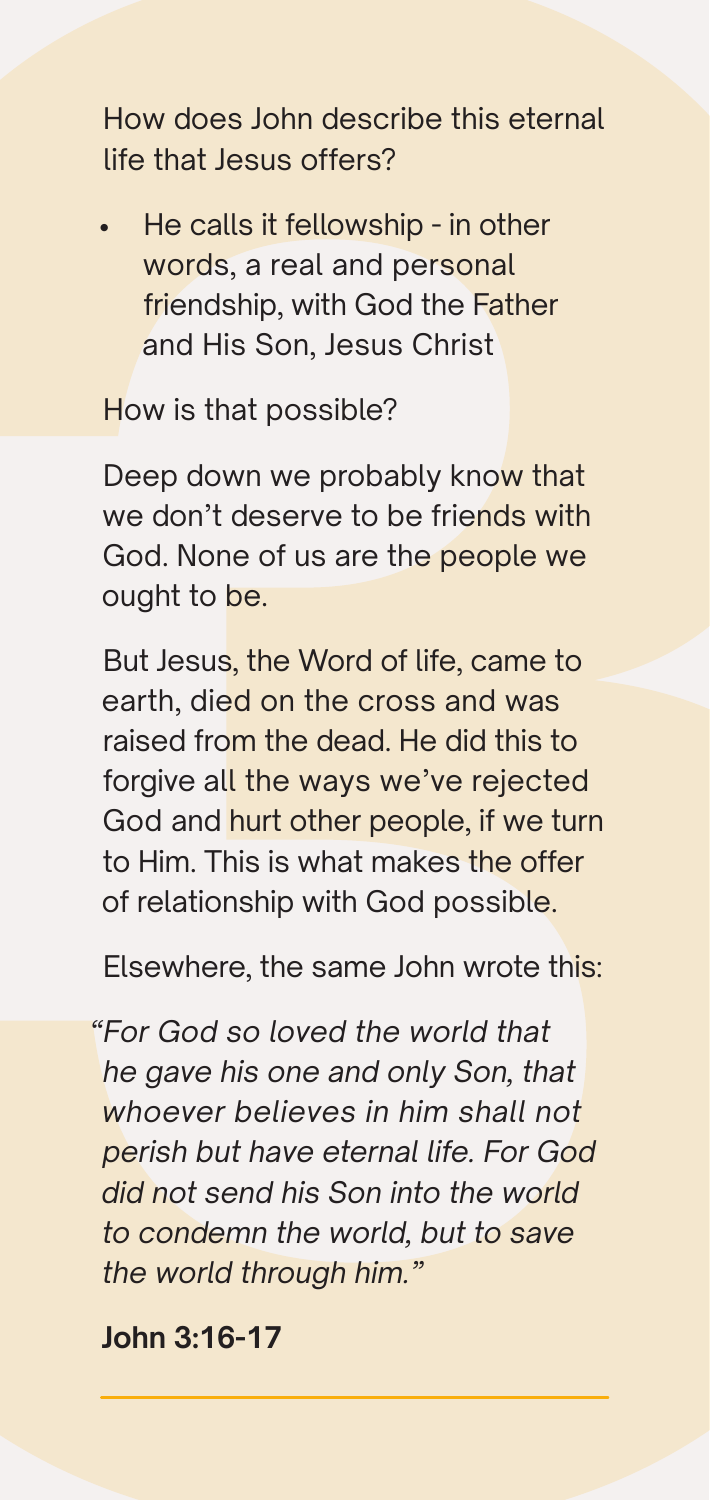"We write this to make our joy complete."

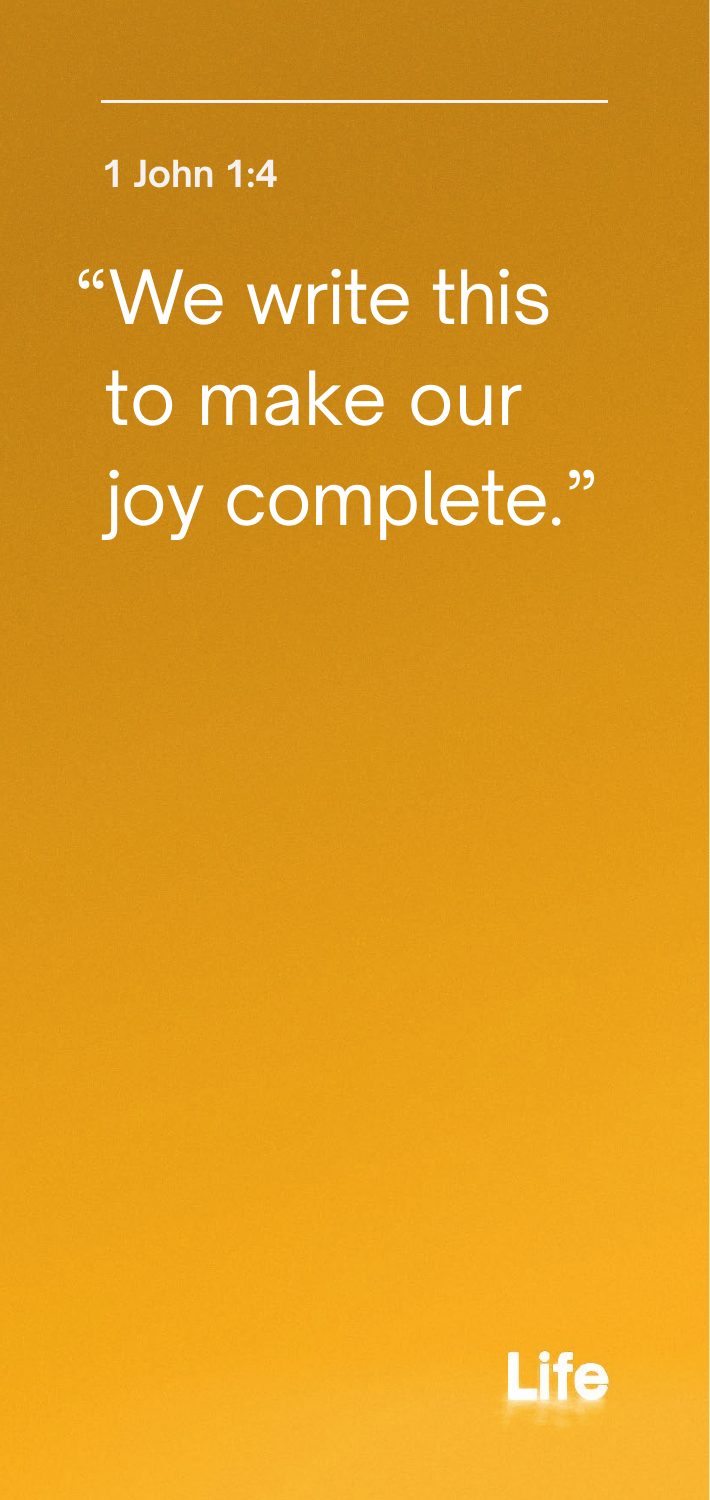Sometimes we think that becoming a Christian would mean the end of all the good things we enjoy.

But what does John tell us?

- Those who receive God's gift of eternal life find great peace and joy.
- And there is great joy in inviting others into this same relationship with God.

**This offer is still going out today. Anyone, whoever we are, can accept the invitation.**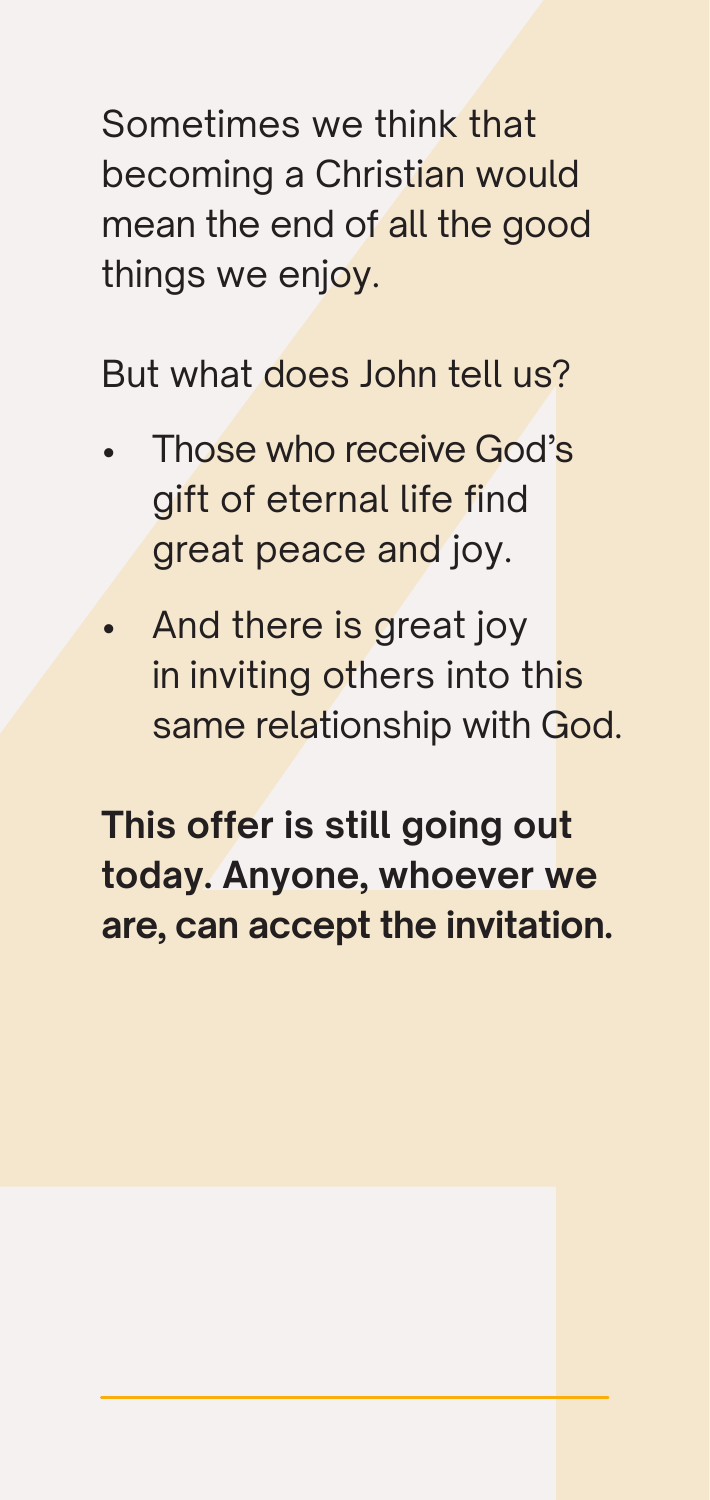We might think that this all sounds too good to be true. Is this joy possible? Can ordinary people be in a real and living relationship with their perfect Creator? Could life after death be more than wishful thinking?

But what if it is true? Wherever you live and work, there will be people today who say that they have received this life through Jesus and know God for themselves.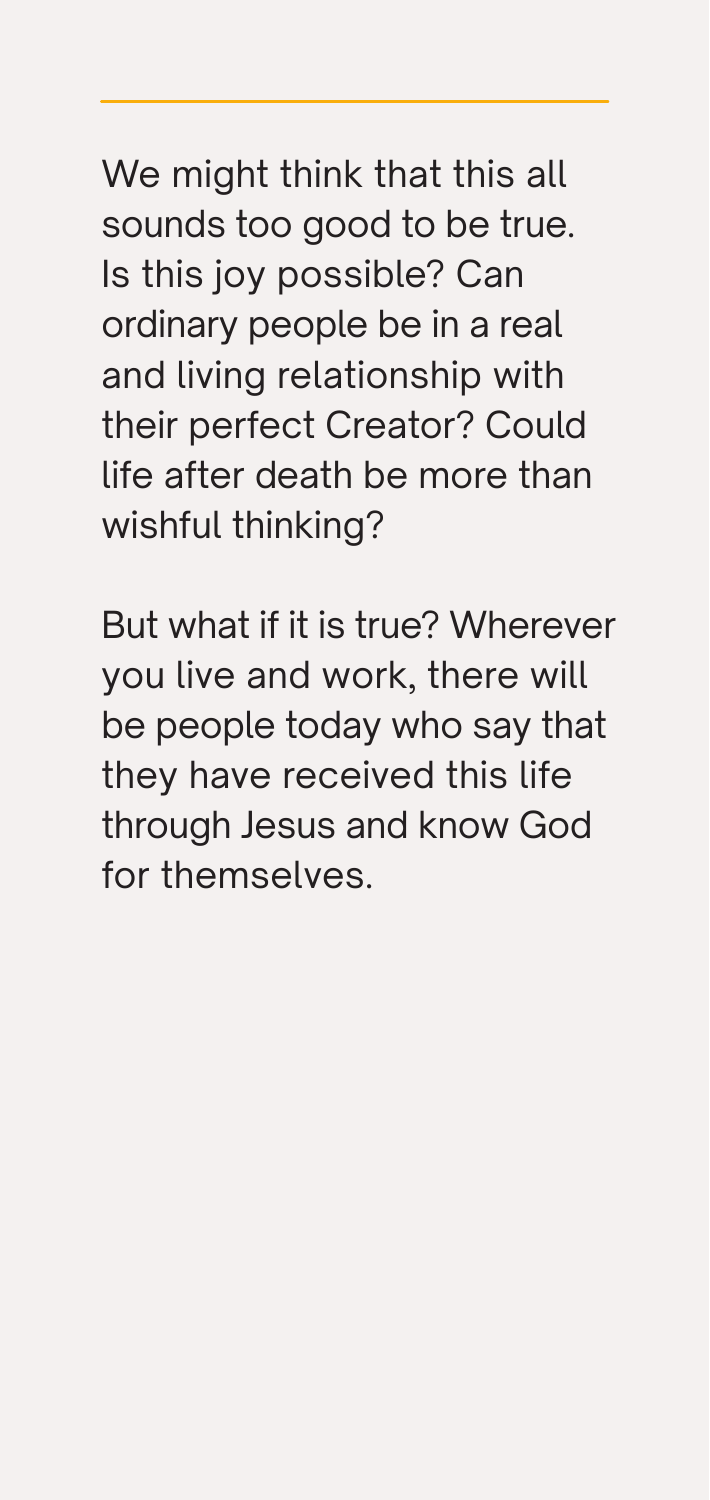**Why not connect with people in your area who can help you find out more about Jesus? He may well be closer than you think…** 

findlifethatlasts.com